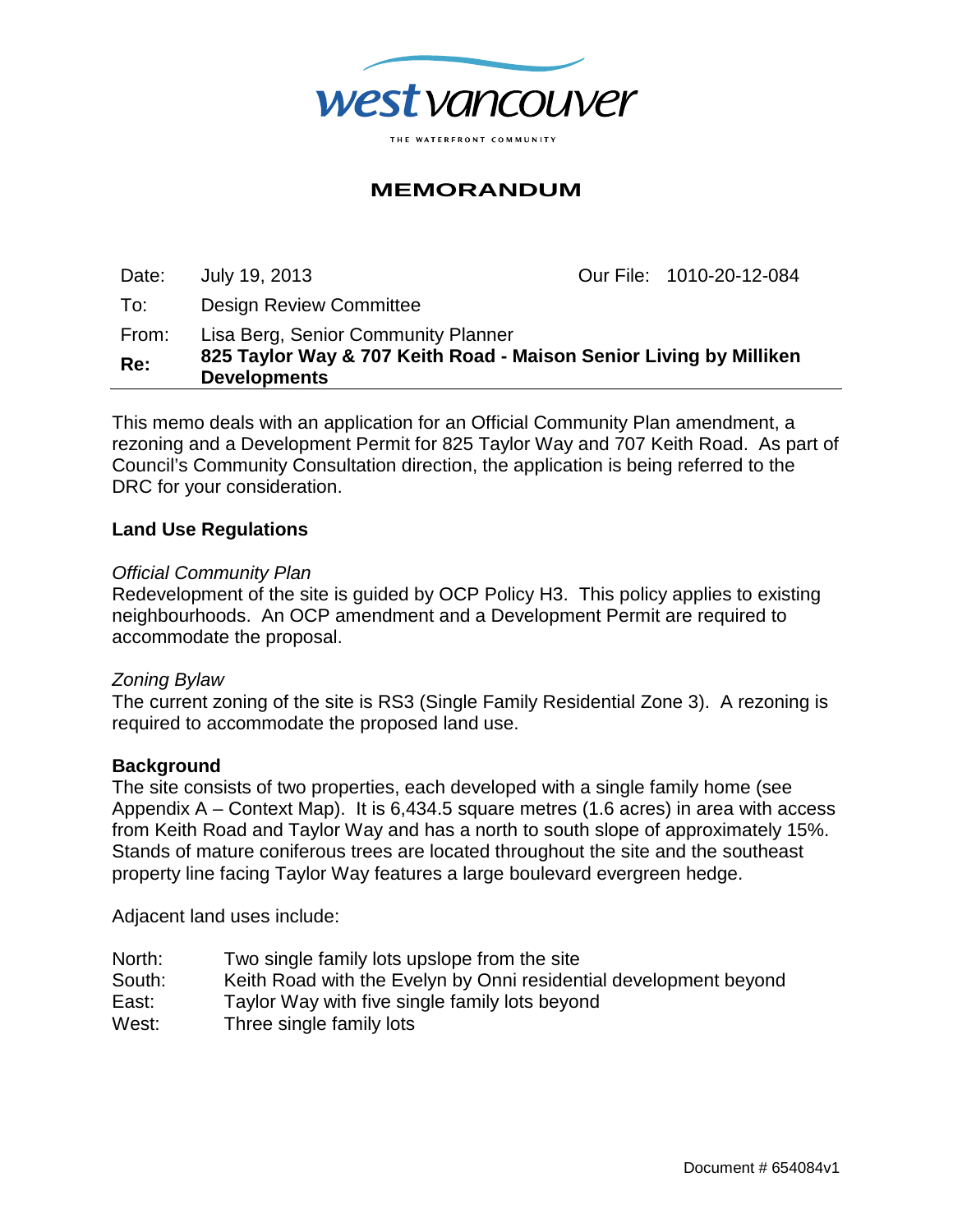## **The Proposal**

The proposal is for a private-pay seniors' assisted living and memory care residence of 110 beds in 92 bedroom suites. No independent living units are proposed. Key features of the proposal include:

- $\bullet$  [1](#page-1-0).1 FAR<sup>1</sup>
- 110 beds (within 92 bedrooms)
- 2 storey common amenity area with a 3 storey residential facility building (reads as a 5 storey building from the south elevation and a 2 storey building from the north elevation)
- 36 secure memory bedrooms on Level 3 (first storey of residential building)
- 74 supportive living bedrooms on Levels 4 and 5 (second and third storeys of residential building)
- Resident amenities:
	- $\circ$  Common and private dining rooms, theatre, a lounge and living room each with fireplaces, library, games space and meeting area and a bistro
	- o Spacious south-facing ground-level patio adjacent to a large common area with a grand winding staircase and elevator access to common areas on the next level
- Access to the site is from Keith Road
- 40 parking spaces are provided for visitors and staff; residents will not be permitted to own or park cars on the site. The 40 parking spaces consist of 32 underground parking spaces including 3 accessibility spaces and 1 shuttle bus space, and 8 visitor parking spaces. Visitors will have access to the parkade by buzzing through to reception. The parking ratio used was the required amount of parking for institutional uses in the Zoning Bylaw (Section 551 – PH1 – Private Hospital Zone) of 1 space per 3.3 beds.
- Tree management plans include retaining mature stands of conifer trees on the edges of the site where possible and integrating them with new trees and vegetation.

The complete project profile is attached as Appendix B.

## **Items to Address**

Specific items that staff would like the Committee to comment on include:

- 1) Does the proposed land use fit contextually with the surrounding single family dwellings and the broader neighbourhood?
- 2) Does the proposed siting, massing and buffering of the proposed building appropriately respond to neighbourhood concerns of proximity, perceived loss of privacy and other interface issues?

<span id="page-1-0"></span> $1$  FAR excludes common amenity building floor area, main lobby, underground parkade and storage areas, and includes all residential floor space (bedrooms, courtyards, hallways, and vestibules).